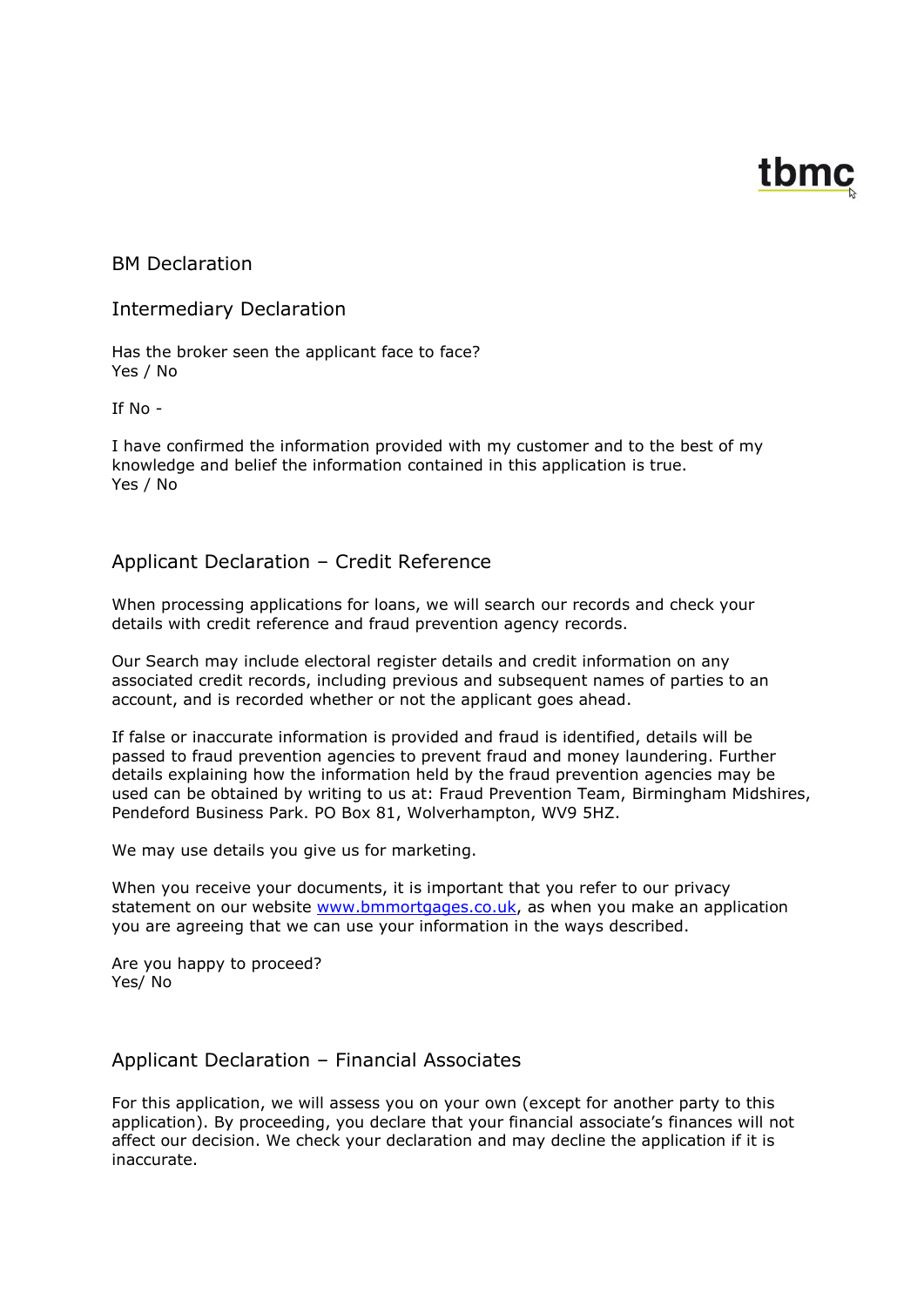Are you aware of anyone with whom you are financially associated who has adverse credit?

Yes / No

# **BM Important Customer Information**

**Please read this carefully and ensure that all parties have read and understood this document.**

#### **By applying for a mortgage I/we confirm that I/we make the following statements.**

#### **I/we understand:**

Birmingham Midshires reserves the right to reject my/our application, or withdraw their offer, without giving any reason. No person (other than an employee of Birmingham Midshires) is empowered to make any representations or give any undertaking, on behalf of Birmingham Midshires in relation to the mortgage applied for, and Birmingham Midshires shall not be found liable for such representation or undertaking.

That Birmingham Midshires and its Valuer accept no responsibility for the accuracy of the mortgage valuation report. Where a mortgage valuation is requested this may be carried out by a Valuer employed by a member of the Lloyds Banking Group, or by any independent panel valuer who is not an employee of a member of the Lloyds Banking Group at my cost.

That the Mortgage Valuation Report is not a Building Survey or a Survey and Valuation. If advice about the structural condition of the property is required a Building Survey or Survey and Valuation must be obtained.

That if the Automated Valuation Model (AVM) option is selected I/we will not receive a valuation report.

That the valuation fee will not be refunded once the valuation has been carried out. That Birmingham Midshires will use a credit scoring or other automated decision making system when assessing my/our application.

That Birmingham Midshires, Credit Reference Agencies and Fraud Prevention Agencies will also use the records for Statistical analysis about credit and about insurance and fraud.

That you will check my/our details with fraud prevention agencies. If false or inaccurate information is provided and fraud is identified, details will be passed to fraud prevention agencies. Law enforcement agencies may access and use this information. Birmingham Midshires and other organisations may also access and use this information to prevent fraud and money laundering, for example when:

- Checking details on applications for credit and credit related or other facilities;
- Managing credit and credit related accounts or facilities;
- Recovering debt;
- Checking details on proposals and claims for all types of insurance;
- Checking details of job applications and employees

Please contact Birmingham Midshires at Birmingham Midshires Fraud Prevention Team, Birmingham Midshires, PO Box 81, Penderford Business Park, Wobaston Road, Wolverhampton, WV9 5HZ if you want to receive details of the relevant fraud prevention agencies. Birmingham Midshires and other organisations may access and use from other countries the information recorded by fraud prevention agencies.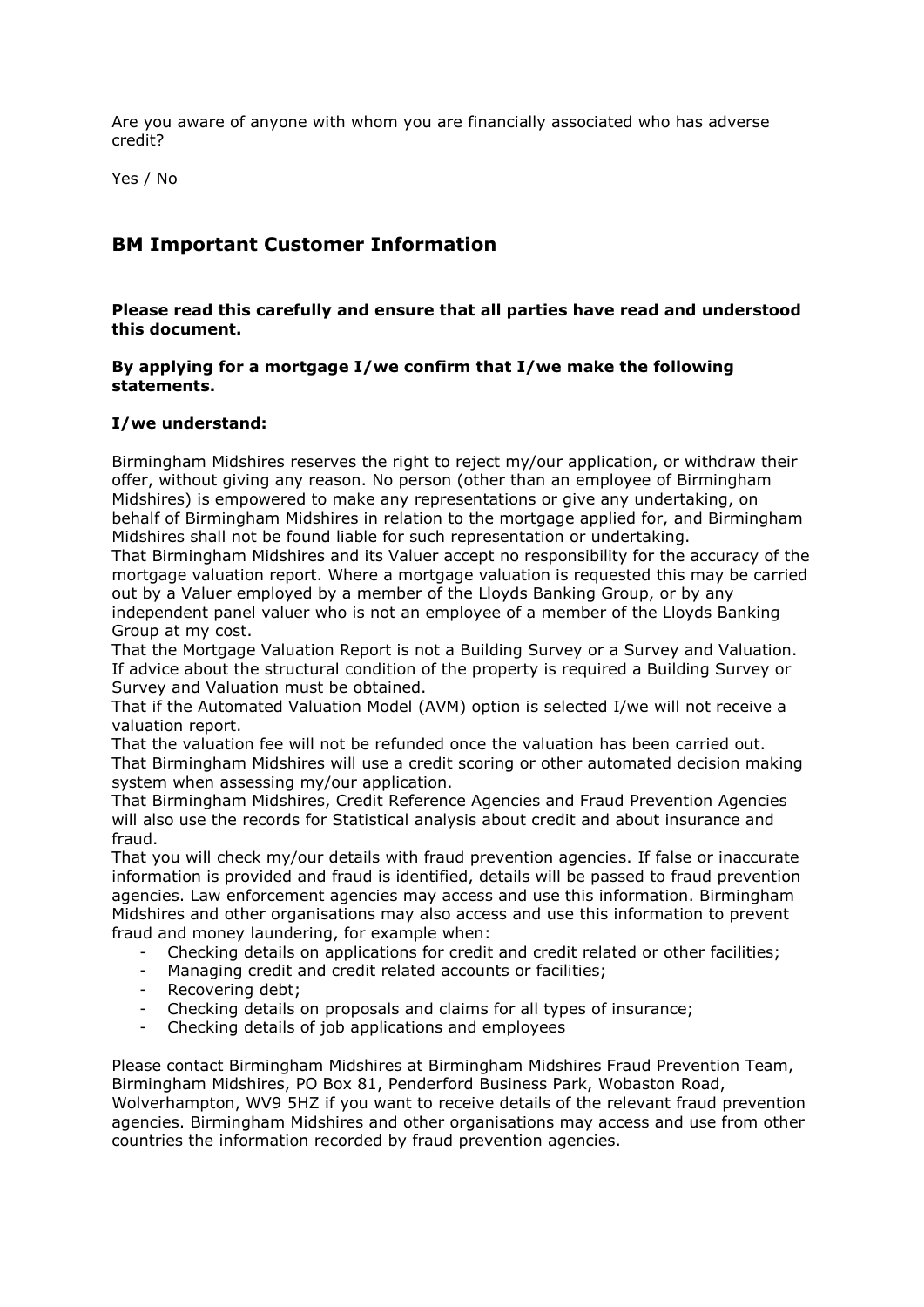#### **I/we agree:**

That if a third party intermediary submitted this application on my/our behalf, Birmingham Midshires may liaise with them about any issues connected with my mortgage application and my mortgage, including any complaint about my Mortgage application or mortgage unless otherwise instructed in writing.

That Birmingham Midshires may request additional information or confirmation of information provided in my/our application.

That Birmingham Midshires may, without notice, transfer or assign, either in whole or in part, any loan, mortgage or policies of life assurance or other security made in connection with this application to any company, person or body.

That in considering that application Birmingham Midshires will search my/our records, including previous and subsequent names of parties to an account, at credit Reference Agencies who will add details of the search and this application to my/our records. That Birmingham Midshires will give details of my/our account, including previous and subsequent names of parties to an account, together with details of the conduct of my/our account to Credit Reference Agencies. Failure to comply with the terms and conditions of the account will result in details being disclosed to Credit Reference Agencies, which will be seen by other organisations that make searches.

That Birmingham Midshires may undertake a search with a credit reference agency for the purposes of verifying my/our identity. To do so, the agency may check the details I/we supply against my/our particulars on any database (public or other) to which they have access. A record of the search will be retained.

That Birmingham Midshires may use the information given in this application for credit assessment, including credit scoring, making enquiries and taking references relating to me/us as considered necessary.

That Birmingham Midshires may also pass any information provided in this application form, or relating to this or any subsequent or previous loan to the Council of Mortgage Lenders Possessions Register, Credit Reference Agencies, Fraud Prevention Agencies. Any other lender who at any time has a charge over my/ our property and other third parties, including the police. Information shared with these third parties is used only to make lending decisions and to assist with the detection and prevention of Mortgage fraud.

That Birmingham Midshires may share information about the property or its value with any member of the Lloyds Banking Group or with third parties for the purpose of providing information to help in valuing properties.

That if this application is for a Regulated Mortgage Contract that I/we have seen, read and understood a copy of the Key Facts illustration (KFI) applicable to this Mortgage Application.

That if this application is for a joint Mortgage and loan product, references in this document to "account" mean both the mortgage and loan accounts and the application is for both a mortgage and loan.